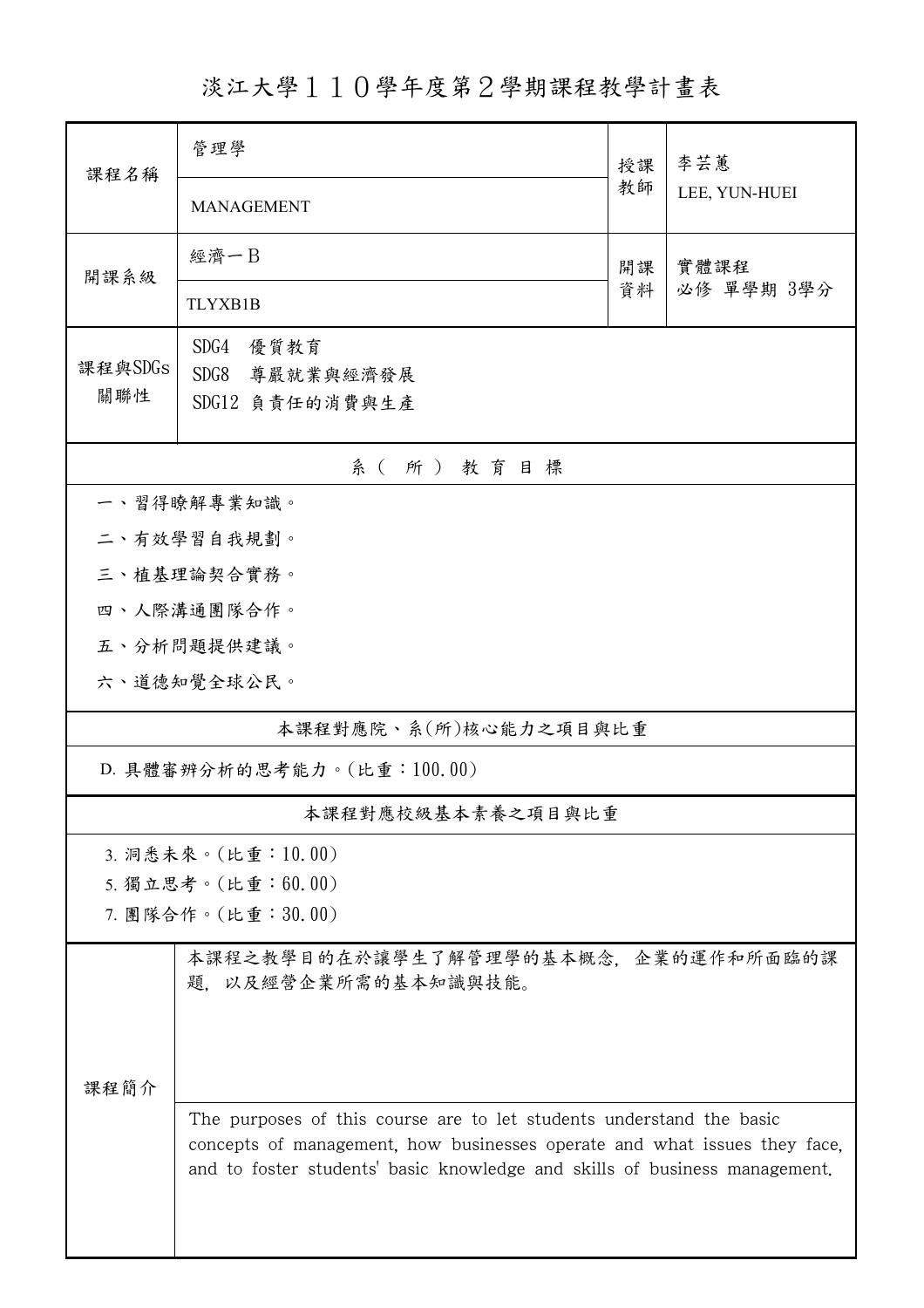## 本課程教學目標與認知、情意、技能目標之對應

將課程教學目標分別對應「認知(Cognitive)」、「情意(Affective)」與「技能(Psychomotor)」 的各目標類型。

一、認知(Cognitive):著重在該科目的事實、概念、程序、後設認知等各類知識之學習。

二、情意(Affective):著重在該科目的興趣、倫理、態度、信念、價值觀等之學習。

三、技能(Psychomotor):著重在該科目的肢體動作或技術操作之學習。

| 序<br>號         | 教學目標(中文)                     |                                                               |                                                 | 教學目標(英文)                                                                                  |                        |  |  |  |
|----------------|------------------------------|---------------------------------------------------------------|-------------------------------------------------|-------------------------------------------------------------------------------------------|------------------------|--|--|--|
| $\mathbf{1}$   | 學生將能了解管理學的基本概念。              |                                                               |                                                 | Students will be able to understand the basic<br>concepts of management.                  |                        |  |  |  |
| $\mathfrak{D}$ | 學生將能了解企業的運作和所面臨<br>的課題。      |                                                               |                                                 | Students will be able to understand how businesses<br>operate and what issues they face.  |                        |  |  |  |
| 3              | 學生將能了解經營企業所需的基本<br>知識與技能。    |                                                               |                                                 | Students will be able to understand basic knowledge<br>and skills of Business Management. |                        |  |  |  |
|                | 教學目標之目標類型、核心能力、基本素養教學方法與評量方式 |                                                               |                                                 |                                                                                           |                        |  |  |  |
| 序<br>號         | 目標類型                         | 院、系 $(\text{m})$<br>核心能力                                      | 校級<br>基本素養                                      | 教學方法                                                                                      | 評量方式                   |  |  |  |
| 1              | 認知                           | D                                                             | 357                                             | 講述、討論                                                                                     | 測驗、報告(含口<br>頭、書面)、活動參與 |  |  |  |
| $\overline{2}$ | 認知                           | D                                                             | 357                                             | 講述、討論、賞析                                                                                  | 測驗、報告(含口<br>頭、書面)、活動參與 |  |  |  |
| 3              | 認知                           | D                                                             | 357                                             | 講述、討論、賞析                                                                                  | 測驗、報告(含口<br>頭、書面)、活動參與 |  |  |  |
|                | 授課進度表                        |                                                               |                                                 |                                                                                           |                        |  |  |  |
| 週<br>次         | 日期起訖                         | 內 容 (Subject/Topics)                                          |                                                 |                                                                                           | 備註                     |  |  |  |
|                | $111/02/21$ ~<br>111/02/25   | 課程介紹、課程大綱與評分標準說明、分組                                           |                                                 |                                                                                           |                        |  |  |  |
| $\overline{2}$ | $111/02/28$ ~<br>111/03/04   | Ch1 Managers and You in the Workplace; Ch2<br>Decision Making |                                                 |                                                                                           |                        |  |  |  |
| 3              | $111/03/07$ ~<br>111/03/11   | Ch3 Global Management; Ch4 Valuing a Diverse<br>Workforce     |                                                 |                                                                                           | 分組確定                   |  |  |  |
| 4              | $111/03/14$ ~<br>111/03/18   | Change                                                        | Ch5 Socially-Conscious Management; Ch6 Managing | 第一組                                                                                       |                        |  |  |  |
| 5              | $111/03/21$ ~<br>111/03/25   |                                                               | Ch7 Constraints on Managers                     | 第二組                                                                                       |                        |  |  |  |
| 6              | $111/03/28$ ~<br>111/04/01   | Ch8 Planning and Goal-Setting                                 |                                                 |                                                                                           | 第三組                    |  |  |  |
| 7              | $111/04/04$ ~<br>111/04/08   | 教學觀摩週                                                         |                                                 |                                                                                           |                        |  |  |  |
| 8              | $111/04/11$ ~<br>111/04/15   | Ch9 Strategic Planning                                        |                                                 |                                                                                           | 第四組                    |  |  |  |
| 9              | $111/04/18$ ~<br>111/04/22   | 影片賞析                                                          |                                                 |                                                                                           | 平時評量成績(10%)            |  |  |  |
|                |                              |                                                               |                                                 |                                                                                           |                        |  |  |  |